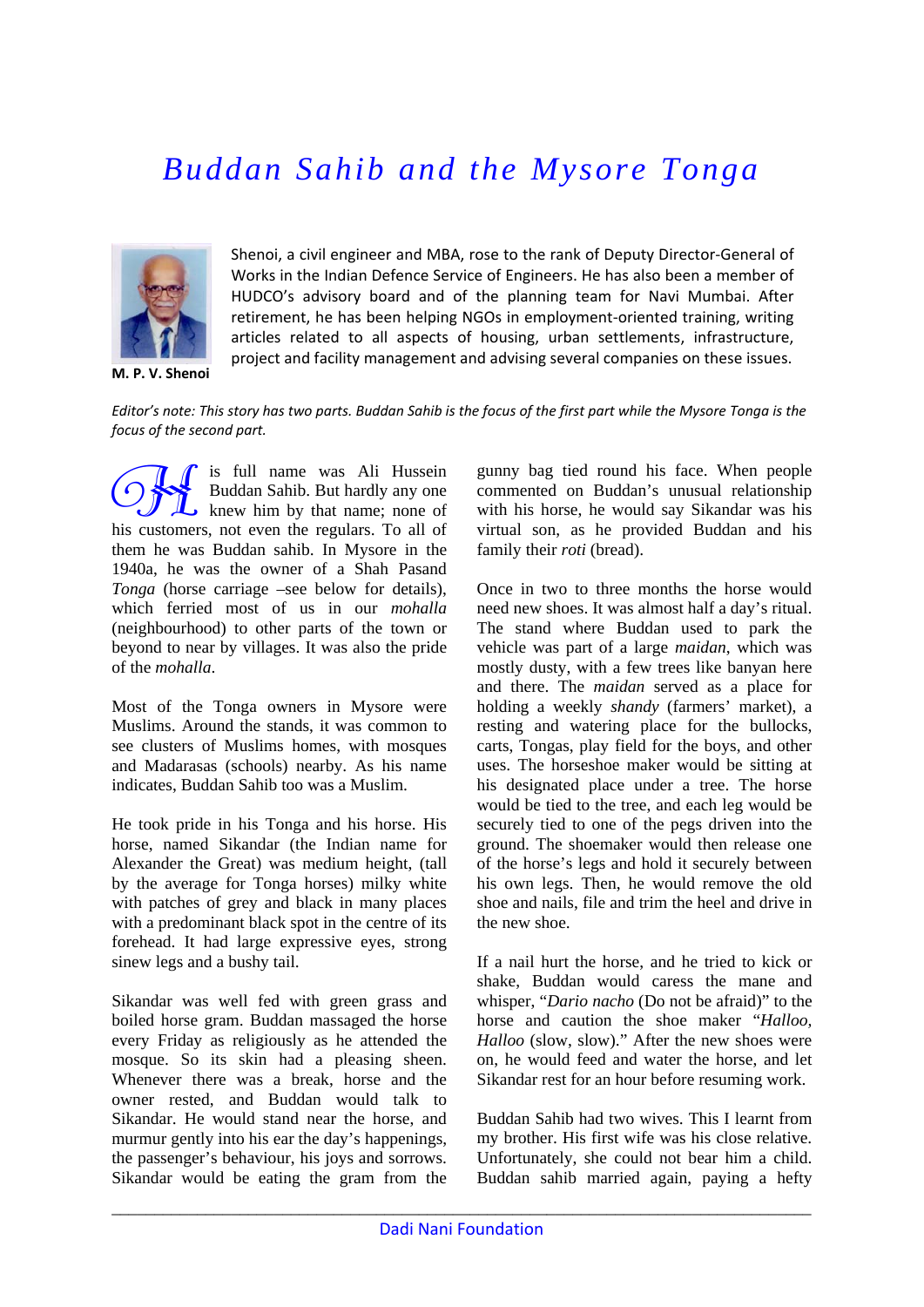*mehar* (bride price). His second wife bore him two boys and two daughters. All the children attended Madarasas, not mainstream schools. The elder daughter was married off to a trader in waste paper. Younger was yet to be married. Both the sons were a great disappointment for Buddan. Neither showed any liking for running the Tonga. The elder was an apprentice with a garage owner. The younger did odd jobs here and there, was a member of neighbourhood gang and frequently had trouble with police. He also demanded money from Buddan now and then.

I learnt from my brother that Buddan wanted a third wife because his two wives did not get on well. Buddan's theory was that if he had one more wife, he could use two of them to subdue third one and have domestic peace. However, as he did not have the money for one more *mehar*, this theory was never tested!

Buddan had a special liking for our family. This was because of my father. My father was kindhearted to a fault. He was a temporary clerk in the sanitary department of the Municipality with a princely monthly salary of Rupees 25 only. In those days, the cost of living was low, and it was enough for our family to lead a frugal life.

My mother used to tell us children that our father did not have any bad or wasteful habits. But his heart would melt when he heard sob stories. He would take out whatever money (money in those days was mainly coins) he had in his pocket and hand it over to the person without verifying the truth. So our family had to make do with skipping meals sometimes … All this generosity left our family almost penniless when my father died unexpectedly when I was in the eight class.

Buddan was one of those who had time and again got help from my father. After the demise of my father, Buddan would sympathize with our plight, charge us less and occasionally run errands for us.

After I graduated from college in 1955, I left Mysore in search of a job. By that time, Sikandar was well past the middle age. A few auto-rickshaws, may be thirty or so, had made their appearance in Mysore. The municipal bus service had also improved. So Tongas were facing competition.

In 1962, after the Chinese skirmish, I felt I had not gone home for a long time. I was feeling home sick and missing Mysore – including it Tonga ride and meals such as 'set *dosa*' (3-4 *dosas* served with coconut chutney, and potato and onion dish). I sent a letter to my brother that he should send Buddan with his Tonga to the railway station to receive us, and I would like to travel with him in his Tonga.

When my wife, two-year-old son and I alighted from the train in Mysore, we were exhausted, as we had travelled from Simla, with breaks at Kalka, Delhi, Madras and Bangalore. Buddan was there at the platform to receive us, and his very presence was refreshing. Buddan took charge of us and our luggage, fussed over my son, and made us feel wanted and important.

As we came out of the station, he brought the Tonga right at to entrance, ignoring the policemen who said that this was not allowed. I could see that neither Sikandar nor the Tonga was in good shape. The Tonga's roof cover was torn and patched up. But I did not have the heart to say anything. I patted Sikandar who shook his head in recognition and then got in besides Buddan in the front.

Buddan asked me about the war. He asked me how far I was from the battlefield. He warned me to be careful and be as far from the enemy as possible. He told me that he had heard that the Chinese were heartless and cruel. They were yellow, had menacing long narrow eyes, scanty beard, and that they would eat any thing from cockroach to human being. I assured him that I would take note of his sagacious advice.

After his enquiries about my family and me were over, it was my turn to ask him about his life. He said that life was difficult as his income had dwindled due to competition from others, city bus and autos. Sikandar was getting old. Children were unruly, with the younger son still getting into trouble with the police.

On that trip, Buddan became my constant companion with his Tonga whenever we visited our relatives, Chamundi hill and nearby places of interest. When the time came for us to leave Mysore, I presented him with a woollen sweater and a muffler I had brought from Simla. I could see tears in his eyes when we departed and he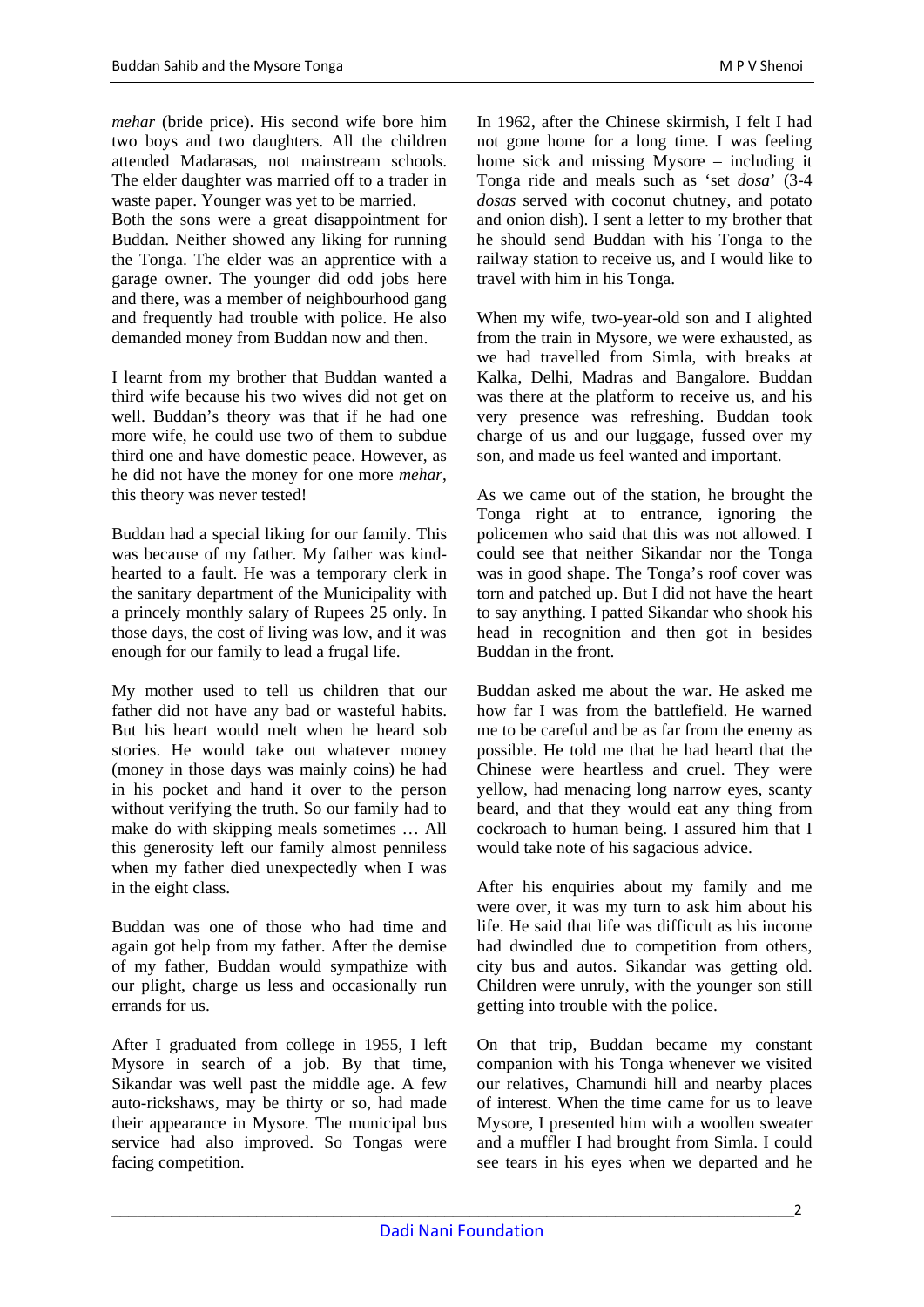shouted out that I should care of myself and not indulge in reckless bravery

I met him again four years later when I came back to Mysore from Jammu & Kashmir. This time Buddan had grown older and thinner. In fact, he had shrivelled. Sikandar had died of old age, and Buddan had bought a horse that was short, skinny – way inferior to Sikandar. Buddan told me the prices had gone sky high for good horses. The Tonga had become rickety. The roof tarpaulin had patches in many places.

Buddan told that it was no longer remunerative to drive a Tonga. The younger generation of commuters preferred auto-rickshaws or buses. Tongas were mostly used by older people and for carrying unwieldy goods. His first wife had died after prolonged illness and being bedridden for several months. He could not tell me what the illness was. But there was constant pain in the stomach. The *hakim* (a medical practitioner who practiced Unani system of medicine) did all he could. But "*Allah ki marzi* (Almighty's wish)," and the inevitable happened.

His younger son had run away, and had been seen by an acquaintance in Bombay. The elder son had separated and gone in his own way. But Buddan no longer cared. In spite of his sorrows, he asked me about my work. When I told him I was in Kashmir, he asked me whether it was true that there was trouble. I agreed with him and told him in brief what the problem was. Trouble was slowly raising its head.

Buddan seemed to have had some inkling. He asked in a naïve way, "If the Kashmiris do not want you there, why do you want to be there? Let them have their place. You come back here." I told him I worked for the Government, and had to follow orders. It was up to the Government to take a decision. He said, "Why don't you tell them? I am told you are a big officer."

I had no heart to tell him that the issue was not that simple. Nor I did I think he would understand if I explained the situation some more. So, I simply grunted in agreement.

Once again, when we were leaving, I tipped him generously. In turn, he presented a packet of sweets to my son who was about six years old then. Amidst tears and "*Khuda hafiz* (God be with you)" we left.

Around three years later, I learnt from my son that Buddan had died after months of illness. I could not find out of what he had died of.

Buddan and his Tonga had passed on into history – but not from my memory and emotions.

\_\_\_\_\_\_\_\_\_\_\_\_\_\_\_\_\_\_\_\_\_\_\_\_\_\_\_\_\_\_\_\_\_\_\_\_\_\_\_

© M P V Shenoi 2008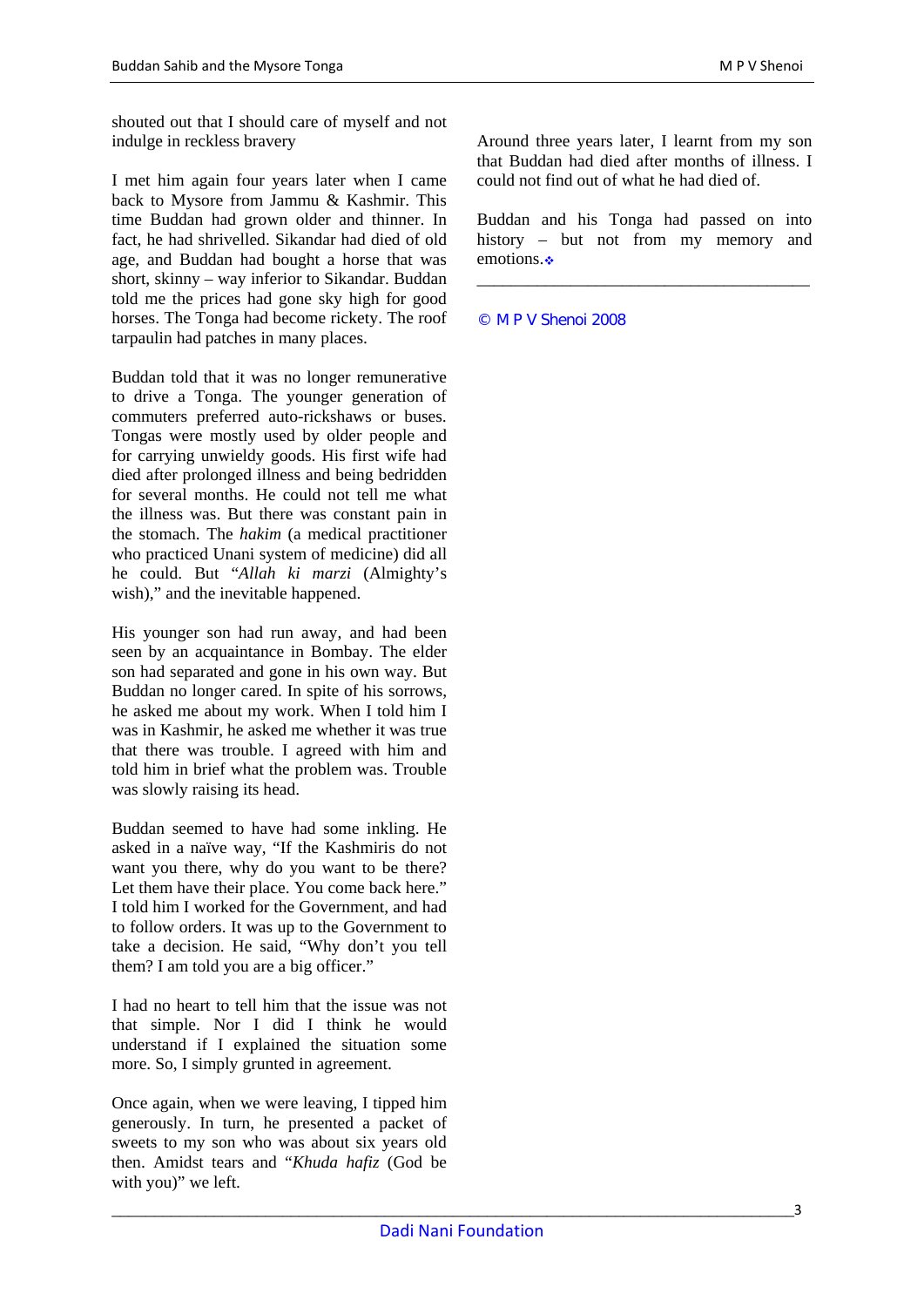## *Shah Pasand and Jutka Tongas*  **M. P. V. Shenoi**

In the 1940s and before that, Tongas ruled the roost in Mysore.

I remember my father telling me that in the early 1930s, a private entrepreneur had started a bus service from Mysore to some smaller cities. But the roads were macadam or dirt and bad. Some people were not sure whether bus travel was safe, and bus breakdowns were common. Some orthodox people refused to board a bus because of leather cushions, the fear of rubbing shoulders with people of other castes, etc. The service closed down soon.

A rudimentary city bus service started a few years later but my father did not know who the operator was. He hardly used it. By the 1940s, there were some buses in Mysore but they did not follow a reliable schedule. The seats were hard wooden benches, and getting into and out of a bus was uncomfortable.

So, Tonga remained most popular mode of transport. Every mohalla had a Tonga stand where Tongas were parked. It was generally a ramshackle open structure with a few bays, Mangalore tile/Sheet roof and rough granite floor. It had space for storage of grass at rear end of each bay. Also a trough into which a few bundles of hay were opened and dropped. An iron ring either on the rear wall or floor was used to tie down the horse. A large granite platform at the front sloped to the road, an open drain lead the urine to the lower end and out in to open.

Most of the larger stands had a nearby blacksmith shop, where the black smith fitted iron shoes on to the feet of horses and bullocks. One of these stands was located at one end of a large *maidan* (field), on major road going towards Kerala, a neighbouring State. Here bullock carts used to arrive regularly from villages carrying men and village produce. The stand had been built by the local Municipal Council. The drainage was usually bad and stagnant pools of urine, cow and horse dung were a common site, with the smell carrying far. But nobody seemed to care!

The Mysore city Tonga had a unique design not to be found in any other city or town of erstwhile Mysore state.

Even in Bangalore, the nearest major city, the horse carts were *Jutkas*, as in all other towns. Jutka is a barrel-like structure with a flat bed supported by two enormous wheels  $-$  a design originating from the bullock cart.

It seems that the Mysore Tonga, known as *Shah Pasand* (royal favourite), was designed at the order of Maharaja of Mysore. The Maharaja had seen a similar design somewhere in the West and liked it. So, he had asked his officers to adapt it to Mysore city's needs.

*Editor's note: Tongas of this design were common in other Indian cities, and some were in use even in 2008.*

Those of us who were used to travel in the Mysore Tonga did not like the Jutka design. I think you will agree with me after reading my description of the difference in design and the resulting ride quality.



The seating portion of the floor of Tonga was rectangular in section made of wood. On the two sides, the lower half was made of planks and the upper half was made of canvas, covering a skeleton of steel angle frame. This frame was fixed to lower plank half by fan shaped steel frame. The width of the seating part of the floor was about 5 ft and length 4 ft. The wood scantling floor was covered a leather cushion stuffed with coconut fibre. There was a cross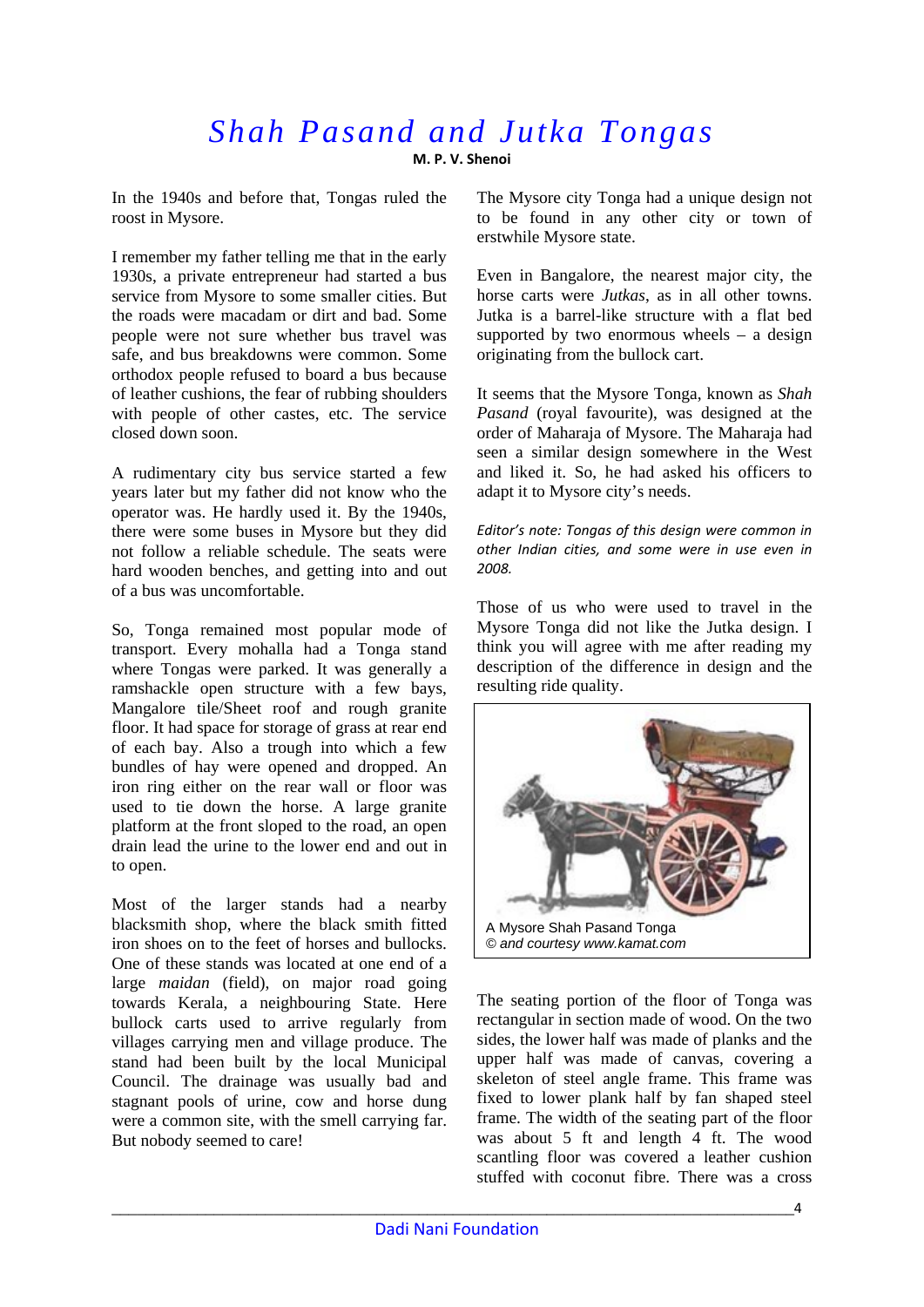board with cushion cover about 10 to 12 inch high which divided the length in to two equal half.

the animal were held by the driver. The double springs provided good riding quality. This open structure provided each person an all-round view, breeze and reasonable leg space.



Two passengers could sit at the back facing the rear. The driver and one more passenger sat at the front facing forward. The floor had an attachment – shaped like a reverse L. This allowed passengers at the rear to let down their legs comfortably. At the front, an open U like part made of scantlings was attached to the seat, and this allowed the passenger and the driver at the front to let down their legs comfortably. It also served to store grass for the horse.

Both of the front and rear end portions could also carry small luggage-- trunks in them.

At the forward end of this U, a 10-inch board was fixed, which acted as a shield between the men and the animal. This entire upper portion was supported by a beam with arched plate springs on each side. These springs, in turn, were supported by an axle that rested on a spoked wheel one on each side. These wheels were similar to those found on bullock carts but were larger in diameter, lighter, and had fixed rubber pads all around. A yoke fixed to this carriage rested on the shoulder of a saddled horse. The leather reins worn round the face of

The Jutka had evolved from the traditional bullock cart. Its barrel shape and narrower width allowed only a single passenger in the back. The driver occupied the leading end. All others had to huddle inside, along with the luggage; people sat cross-legged around or on it. Grass was spread over the floor over which a dirty bed sheet or tarpaulin was spread. The inside space was mostly for the children or ladies.

When the Jutka was on the move on the road, the driver would frequently request the occupants move up or down to adjust the load on the horse as it moved up or down an incline. If the horse or the driver had a bad stomach, which was common, the malodorous wind of farting rushed into the interior as the barrel which acted like a tunnel!

During the rains, a Jutka gave more protection than a Mysore Tonga. Still, we Mysoreans preferred our Tonga any day!